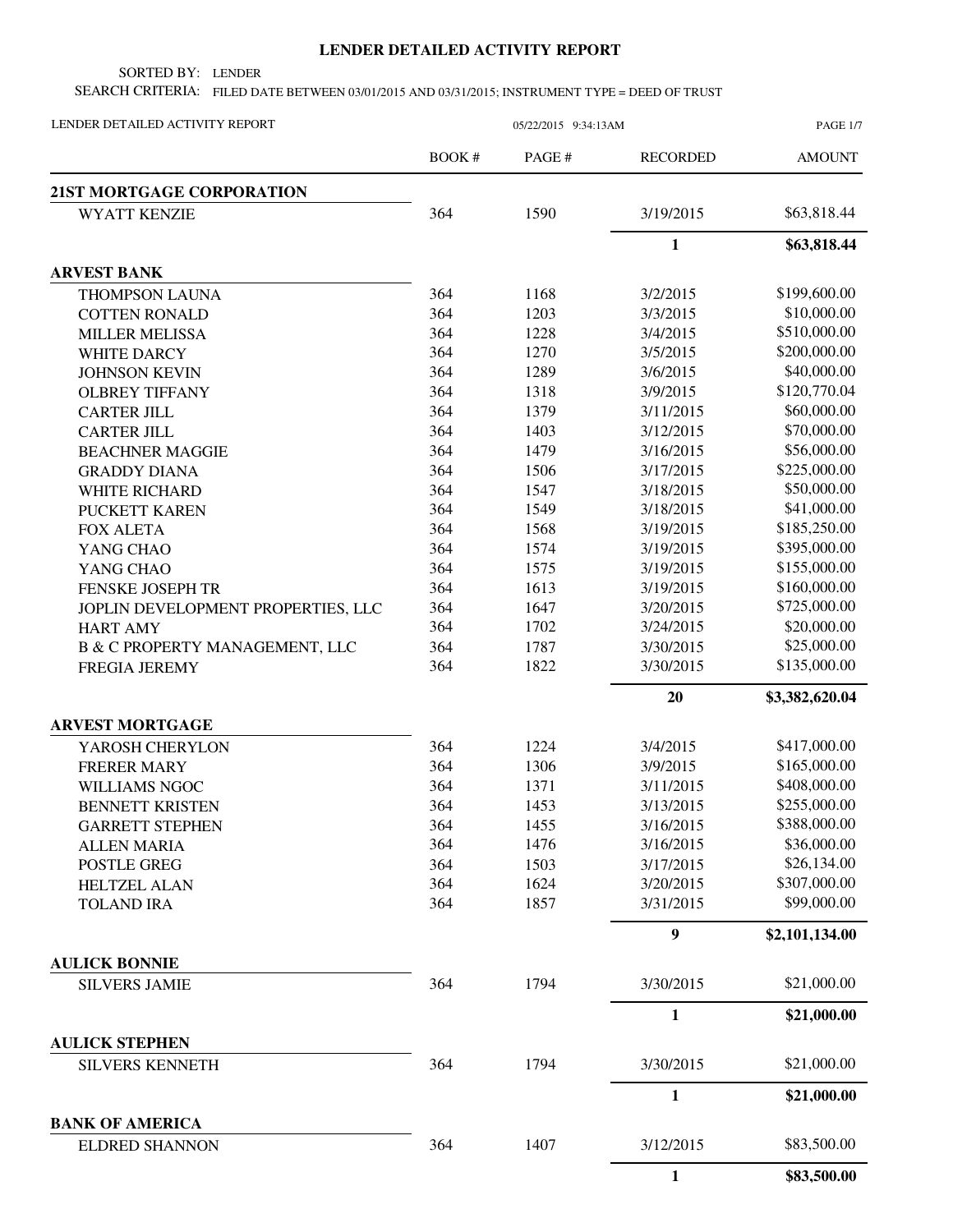| LENDER DETAILED ACTIVITY REPORT |  |
|---------------------------------|--|

05/22/2015 9:34:13AM

PAGE 2/7

|                                   | BOOK# | PAGE# | <b>RECORDED</b>         | <b>AMOUNT</b>  |
|-----------------------------------|-------|-------|-------------------------|----------------|
| <b>BANK OF THE OZARKS</b>         |       |       |                         |                |
| <b>DOSSEY SHELIA</b>              | 364   | 1188  | 3/2/2015                | \$1,000,000.00 |
|                                   |       |       | $\mathbf{1}$            | \$1,000,000.00 |
| <b>COMMERCE BANK</b>              |       |       |                         |                |
| <b>LEWIS GILBERT</b>              | 364   | 1193  | 3/2/2015                | \$95,900.00    |
| HORINE SARAH                      | 364   | 1648  | 3/20/2015               | \$22,000.00    |
|                                   |       |       | $\overline{2}$          | \$117,900.00   |
| <b>COMMERCIAL BANK</b>            |       |       |                         |                |
| <b>KILGORE KIMBERLY</b>           | 364   | 1234  | 3/4/2015                | \$265,000.00   |
|                                   |       |       | 1                       | \$265,000.00   |
| <b>COMMUNITY BANK &amp; TRUST</b> |       |       |                         |                |
| <b>HIERHOLZER BLAKE</b>           | 364   | 1642  | 3/20/2015               | \$227,050.00   |
|                                   |       |       | $\mathbf{1}$            | \$227,050.00   |
| <b>COMMUNITY BANK AND TRUST</b>   |       |       |                         |                |
| <b>HOLLAND ERICK</b>              | 364   | 1424  | 3/12/2015               | \$35,856.00    |
| <b>ALLEN JILL</b>                 | 364   | 1578  | 3/19/2015               | \$112,000.00   |
| <b>SHINKLE SANDRA</b>             | 364   | 1760  | 3/26/2015               | \$57,850.00    |
| THE BANKS FAMILY TRUST            | 364   | 1841  | 3/31/2015               | \$220,000.00   |
|                                   |       |       | 4                       | \$425,706.00   |
| DAS ACQUISITION COMPANY           |       |       |                         |                |
| <b>HUDSON CHARENE</b>             | 364   | 1728  | 3/25/2015               | \$123,500.00   |
|                                   |       |       | 1                       | \$123,500.00   |
| <b>DUNCAN BETTY TR</b>            |       |       |                         |                |
| <b>EARL SHANNON</b>               | 364   | 1635  | 3/20/2015               | \$39,900.00    |
|                                   |       |       | $\mathbf{1}$            | \$39,900.00    |
| <b>FCS FINANCIAL</b>              |       |       |                         |                |
| <b>HEILIG NANCY</b>               | 364   | 1470  | 3/16/2015               | \$155,000.00   |
| <b>BEILER SARANN</b>              | 364   | 1790  | 3/30/2015               | \$37,190.00    |
| <b>EARL MICHELE</b>               | 364   | 1820  | 3/30/2015               | \$185,000.00   |
|                                   |       |       | $\overline{\mathbf{3}}$ | \$377,190.00   |
| <b>FIRST COMMUNITY BANK</b>       |       |       |                         |                |
| <b>CONNER JUSTIN</b>              | 364   | 1186  | 3/2/2015                | \$167,700.00   |
| <b>WIDENER SHELBI</b>             | 364   | 1309  | 3/9/2015                | \$117,000.00   |
| <b>JORDAN KATHY</b>               | 364   | 1792  | 3/30/2015               | \$86,632.00    |
|                                   |       |       | 3                       | \$371,332.00   |
| <b>FIRST STATE BANK OF PURDY</b>  |       |       |                         |                |
| <b>O'HARA TRACY</b>               | 364   | 1443  | 3/13/2015               | \$21,000.00    |
| <b>TICHENOR TAMMY</b>             | 364   | 1694  | 3/23/2015               | \$120,000.00   |
|                                   |       |       | $\mathbf{2}$            | \$141,000.00   |
| <b>FLAGSTAR BANK</b>              |       |       |                         |                |
| <b>MCBEE SARAH</b>                | 364   | 1775  | 3/27/2015               | \$58,811.00    |
|                                   |       |       | $\mathbf{1}$            | \$58,811.00    |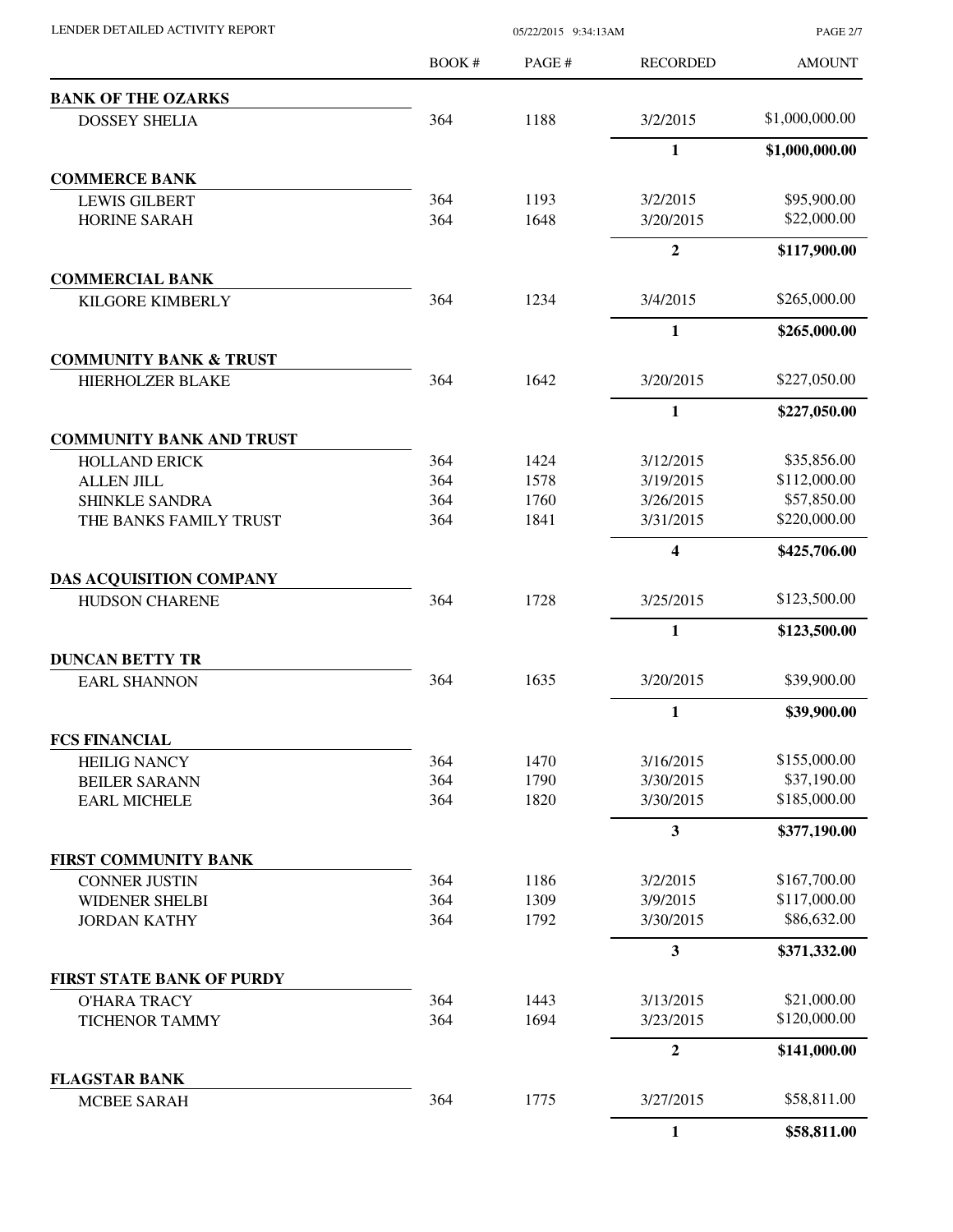| LENDER DETAILED ACTIVITY REPORT |  |
|---------------------------------|--|
|                                 |  |

05/22/2015 9:34:13AM

PAGE 3/7

|                                           | BOOK #     | PAGE #       | <b>RECORDED</b>         | <b>AMOUNT</b>  |
|-------------------------------------------|------------|--------------|-------------------------|----------------|
| <b>FLAT BRANCH MORTGAGE</b>               |            |              |                         |                |
| <b>RUDICK CORTNY</b>                      | 364        | 1258         | 3/4/2015                | \$112,244.00   |
| <b>WEDDLE AMIE</b>                        | 364        | 1340         | 3/10/2015               | \$136,224.00   |
| <b>HALL AMANDA</b>                        | 364        | 1468         | 3/16/2015               | \$214,541.00   |
|                                           |            |              | $\overline{\mathbf{3}}$ | \$463,009.00   |
| <b>FREEDOM MORTGAGE</b>                   |            |              |                         |                |
| <b>JORDAN SCHANDERA</b>                   | 364        | 1201         | 3/3/2015                | \$137,464.00   |
| <b>BILBREY DEBORAH</b>                    | 364        | 1700         | 3/24/2015               | \$106,367.00   |
|                                           |            |              | $\boldsymbol{2}$        | \$243,831.00   |
| <b>GATEWAY MORTGAGE</b>                   |            |              |                         |                |
| <b>JONES DAWN</b>                         | 364        | 1219         | 3/4/2015                | \$102,707.00   |
|                                           |            |              | 1                       | \$102,707.00   |
| <b>GATEWAY MORTGAGE GROUP</b>             |            |              |                         |                |
| <b>BUNN SANDRA</b>                        | 364        | 1429         | 3/13/2015               | \$105,945.00   |
|                                           |            |              | $\mathbf{1}$            | \$105,945.00   |
| <b>GREAT PLAINS FEDERAL CREDIT UNION</b>  |            |              |                         |                |
| <b>BRINKLEY JASON</b>                     | 364        | 1655         | 3/23/2015               | \$54,400.00    |
|                                           |            |              | 1                       | \$54,400.00    |
| <b>GREAT SOUTHERN BANK</b>                | 364        | 1255         | 3/4/2015                | \$100,000.00   |
| PARKER PROPERTIES AND INVESTMENTS, LL     |            |              |                         |                |
|                                           |            |              | 1                       | \$100,000.00   |
| <b>HEARTLAND BANK</b>                     |            |              |                         |                |
| WHITE STEVEN                              | 364        | 1585         | 3/19/2015               | \$129,730.00   |
|                                           |            |              | $\mathbf{1}$            | \$129,730.00   |
| <b>HOMETOWN BANK</b>                      |            |              |                         |                |
| DOCKINS FARMS, LLC                        | 364        | 1253         | 3/4/2015                | \$670,000.00   |
| DOCKINS NELWYN                            | 364        | 1621         | 3/20/2015               | \$200,000.00   |
| <b>DOCKINS NELWYN</b>                     | 364        | 1622         | 3/20/2015               | \$400,000.00   |
| <b>CLAY SHAWN</b>                         | 364        | 1640         | 3/20/2015               | \$114,000.00   |
| <b>HOFF COURTNEY</b>                      | 364        | 1717         | 3/25/2015               | \$46,400.00    |
| MICHALOPOULOS JAIME                       | 364        | 1771         | 3/27/2015               | \$26,200.00    |
|                                           |            |              | 6                       | \$1,456,600.00 |
| <b>JOSSERAND MARY TR</b>                  |            |              |                         |                |
| <b>DUNKER MICHELE</b>                     | 364        | 1751         | 3/26/2015               | \$137,315.78   |
|                                           |            |              | 1                       | \$137,315.78   |
| <b>LEDBETTER CARL TR</b>                  |            |              |                         | \$106,838.00   |
| <b>BRADFORD AMANDA</b><br>PATTERSON JACKY | 364<br>364 | 1521<br>1826 | 3/17/2015<br>3/30/2015  | \$125,000.00   |
|                                           |            |              |                         |                |
|                                           |            |              | $\boldsymbol{2}$        | \$231,838.00   |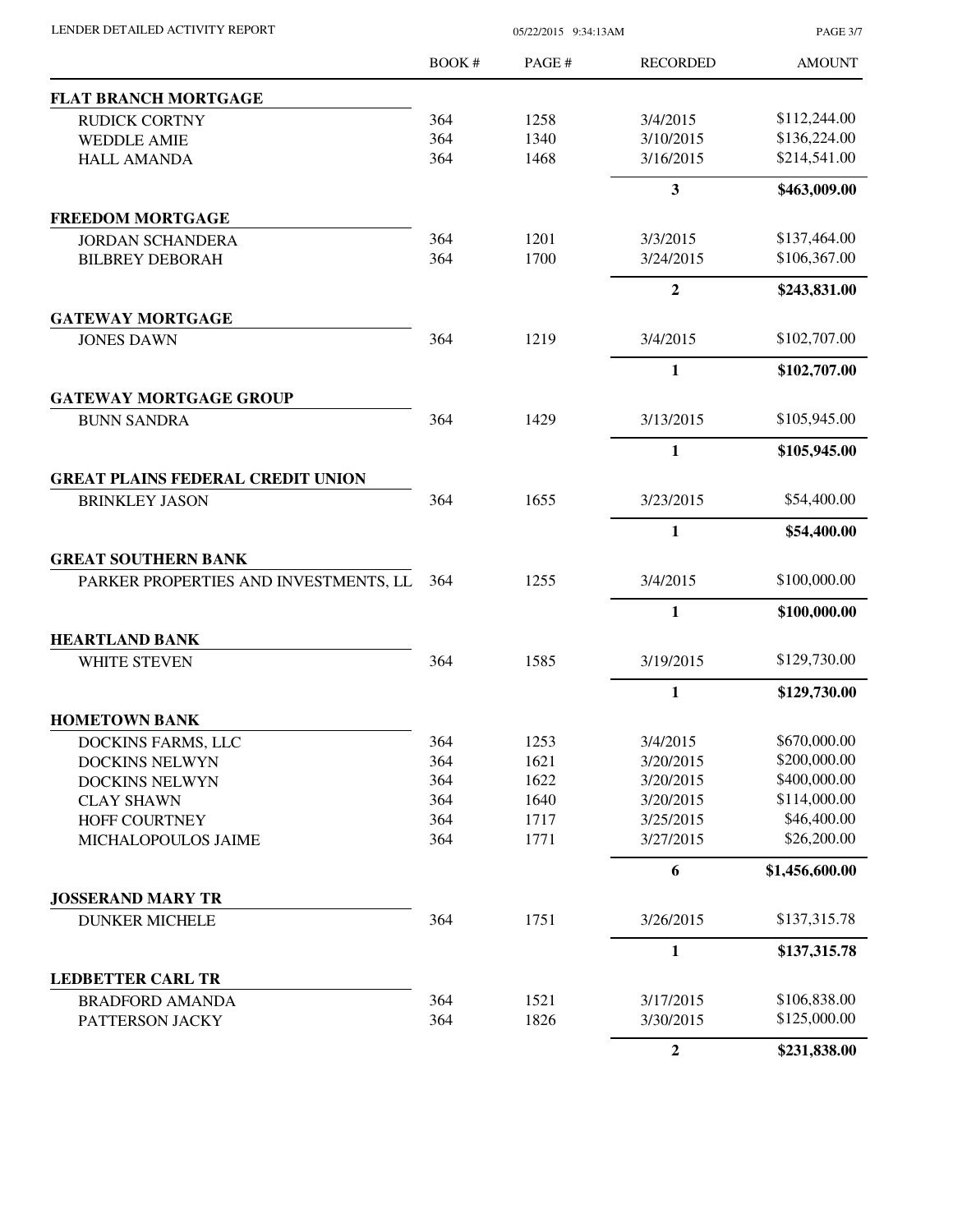| LENDER DETAILED ACTIVITY REPORT | 05/22/2015 9:34:13AM |  |
|---------------------------------|----------------------|--|
|                                 |                      |  |

PAGE 4/7

|                                               | <b>BOOK#</b> | PAGE # | <b>RECORDED</b>  | <b>AMOUNT</b>  |
|-----------------------------------------------|--------------|--------|------------------|----------------|
| <b>LIBERTY BANK</b>                           |              |        |                  |                |
| <b>BLANKENSHIP SCOTT</b>                      | 364          | 1196   | 3/2/2015         | \$134,706.00   |
| <b>WILLIAMS DAVID</b>                         | 364          | 1213   | 3/3/2015         | \$56,900.00    |
| <b>MAYS CATHERINE</b>                         | 364          | 1482   | 3/16/2015        | \$151,920.00   |
| <b>LANE LORETTA</b>                           | 364          | 1491   | 3/16/2015        | \$106,200.00   |
| <b>DEINES SARAH</b>                           | 364          | 1536   | 3/18/2015        | \$78,000.00    |
| <b>DAVIS KASSANDRA</b>                        | 364          | 1541   | 3/18/2015        | \$126,973.00   |
| <b>EDGINGTON PAIGE</b>                        | 364          | 1766   | 3/26/2015        | \$92,000.00    |
| LANE & SWIFT, LLC                             | 364          | 1830   | 3/30/2015        | \$540,000.00   |
|                                               |              |        | 8                | \$1,286,699.00 |
| <b>LIBERTY HOME EQUITY SOLUTIONS</b>          |              |        |                  |                |
| <b>GROTJOHN VIRGIL</b>                        | 364          | 1447   | 3/13/2015        | \$63,450.00    |
|                                               |              |        | $\mathbf{1}$     | \$63,450.00    |
| <b>MAILES CARMEN</b><br><b>MOSER DANIEL</b>   | 364          | 1598   | 3/19/2015        | \$110,000.00   |
|                                               |              |        | $\mathbf{1}$     | \$110,000.00   |
| <b>MAILES CAROL TR</b>                        |              |        |                  |                |
| <b>HATFIELD CLIONE TR</b>                     | 364          | 1607   | 3/19/2015        | \$25,000.00    |
|                                               |              |        | $\mathbf{1}$     | \$25,000.00    |
| <b>MAILES FAMILY TARUST</b>                   |              |        |                  |                |
| <b>MOSER SHYANNE</b>                          | 364          | 1598   | 3/19/2015        | \$110,000.00   |
|                                               |              |        | $\mathbf{1}$     | \$110,000.00   |
| <b>MAILES KIMBER TR</b>                       |              |        |                  |                |
| <b>HATFIELD CLIONE TR</b>                     | 364          | 1607   | 3/19/2015        | \$25,000.00    |
|                                               |              |        | $\mathbf{1}$     | \$25,000.00    |
| <b>MID-MISSOURI BANK</b>                      |              |        |                  |                |
| <b>BECKFIELD CATHY</b>                        | 364          | 1565   | 3/19/2015        | \$100,000.00   |
| <b>LANE ANN MARIE</b>                         | 364          | 1705   | 3/25/2015        | \$246,415.00   |
|                                               |              |        | $\boldsymbol{2}$ | \$346,415.00   |
| <b>MISSOURI MORTGAGE SERVICES</b>             |              |        |                  |                |
| <b>PUGH MARK</b>                              | 364          | 1411   | 3/12/2015        | \$95,918.00    |
|                                               |              |        | $\mathbf{1}$     | \$95,918.00    |
| MORTGAGE RESEARCH CENTER                      |              |        |                  |                |
| STUTEVILLE AMANDA                             | 364          | 1510   | 3/17/2015        | \$418,774.00   |
|                                               |              |        | $\mathbf{1}$     | \$418,774.00   |
| NATIONSTAR MORTGAGE<br><b>BATES KIMBERLEY</b> | 364          | 1763   | 3/26/2015        | \$88,000.00    |
|                                               |              |        | $\mathbf{1}$     | \$88,000.00    |
| <b>NAVY FEDERAL CREDIT UNION</b>              |              |        |                  |                |
| <b>CAMPBELL BARBARA</b>                       | 364          | 1230   | 3/4/2015         | \$160,000.00   |
|                                               |              |        | $\mathbf{1}$     | \$160,000.00   |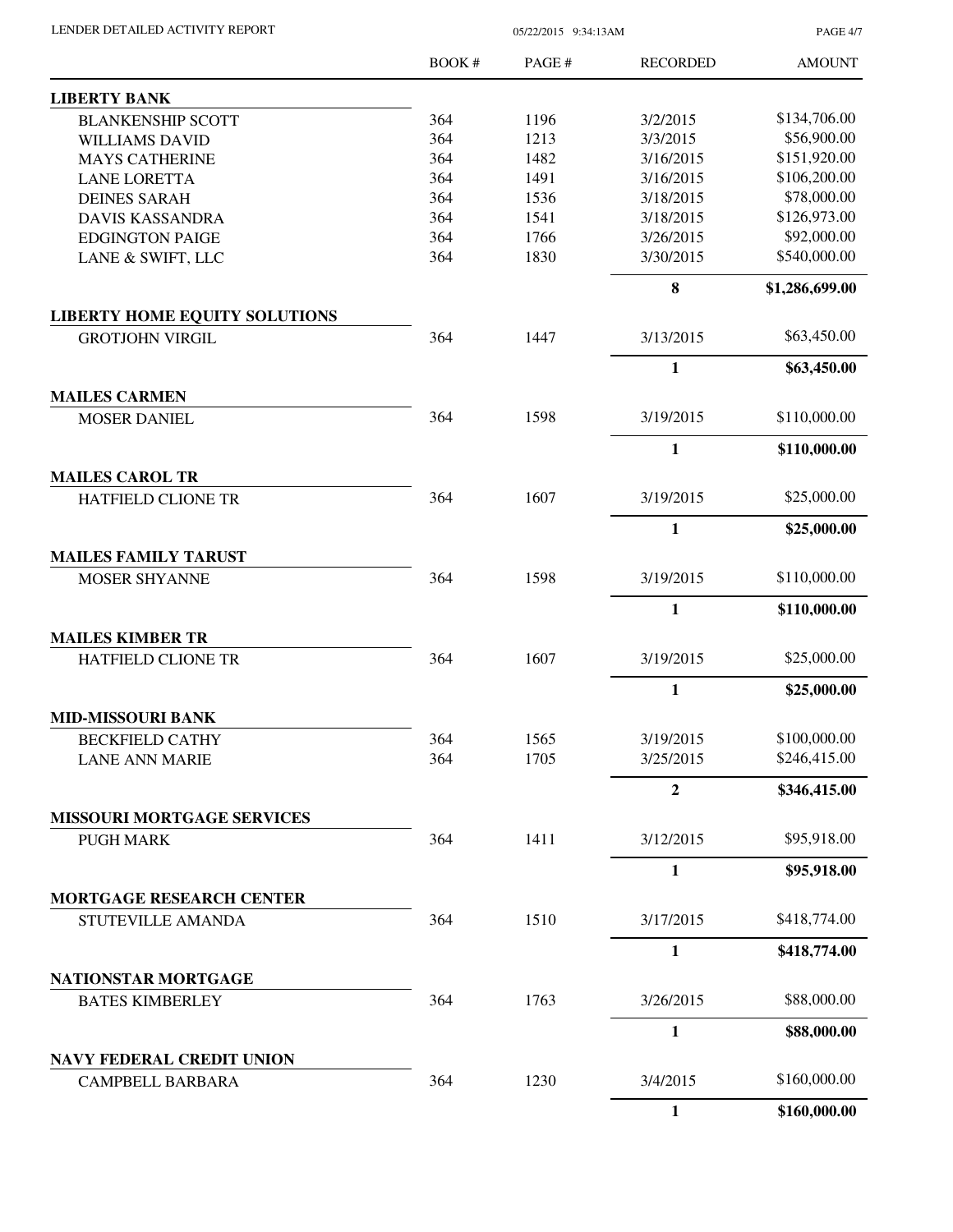PAGE 5/7

|                                                   | BOOK# | PAGE# | <b>RECORDED</b>           | <b>AMOUNT</b>  |
|---------------------------------------------------|-------|-------|---------------------------|----------------|
| PEOPLES BANK                                      |       |       |                           |                |
| FULL GOSPEL CHURCH OF SENECA, INC                 | 364   | 1246  | 3/4/2015                  | \$67,000.00    |
| <b>MARION TIFFANY</b>                             | 364   | 1248  | 3/4/2015                  | \$222,000.00   |
| <b>GOAD MARY</b>                                  | 364   | 1291  | 3/6/2015                  | \$95,000.00    |
| <b>GOAD MARY</b>                                  | 364   | 1292  | 3/6/2015                  | \$15,000.00    |
| <b>EDWARDS JANET</b>                              | 364   | 1307  | 3/9/2015                  | \$250,000.00   |
| <b>HEIDRICK ROBERT</b>                            | 364   | 1330  | 3/9/2015                  | \$3,825.00     |
| SHOAL RIDGE DEVELOPMENTS                          | 364   | 1527  | 3/18/2015                 | \$99,500.00    |
| <b>BAIRD KATHRYN</b>                              | 364   | 1692  | 3/23/2015                 | \$38,000.00    |
| <b>CURCHIN ANNE</b>                               | 364   | 1769  | 3/27/2015                 | \$373,600.00   |
| <b>GRIFFIN CHAD</b>                               | 364   | 1785  | 3/27/2015                 | \$67,640.00    |
|                                                   |       |       | 10                        | \$1,231,565.00 |
| PNC MORTGAGE                                      |       |       |                           |                |
| <b>BRADSHAW SELENA</b>                            | 364   | 1419  | 3/12/2015                 | \$65,830.00    |
|                                                   |       |       | $\mathbf{1}$              | \$65,830.00    |
| <b>POGUE LARRY TR</b><br><b>BAJA E RANCH, LLC</b> | 364   | 1558  | 3/19/2015                 | \$50,000.00    |
|                                                   |       |       | $\mathbf{1}$              | \$50,000.00    |
| PREMIER HOME MORTGAGE                             |       |       |                           |                |
|                                                   | 364   | 1360  | 3/10/2015                 | \$113,000.00   |
| <b>MCELROY REIA</b>                               | 364   |       |                           | \$85,500.00    |
| <b>GILBERT SUE</b>                                |       | 1366  | 3/10/2015                 |                |
| <b>FULLERTON MILDRED</b>                          | 364   | 1473  | 3/16/2015                 | \$71,326.00    |
| <b>CHILDERS JESSICA</b>                           | 364   | 1556  | 3/19/2015                 | \$96,126.00    |
| <b>EIDSON JERROD</b>                              | 364   | 1587  | 3/19/2015                 | \$122,448.00   |
| <b>SCHEPPERT ROBBIE</b>                           | 364   | 1653  | 3/23/2015                 | \$183,775.00   |
| <b>HAKE RHEANNON</b>                              | 364   | 1837  | 3/31/2015                 | \$55,279.00    |
|                                                   |       |       | $\overline{7}$            | \$727,454.00   |
| <b>QUICKEN LOANS</b>                              |       |       |                           |                |
| <b>DUNCAN DEBORAH</b>                             | 364   | 1336  | 3/9/2015                  | \$77,725.00    |
| WILLIAMS DOROTHY                                  | 364   | 1358  | 3/10/2015                 | \$86,572.00    |
|                                                   |       |       | $\boldsymbol{2}$          | \$164,297.00   |
| <b>RHOHE JANET</b>                                | 364   | 1730  |                           | \$12,000.00    |
| <b>GUARINO LESLIE</b>                             |       |       | 3/25/2015<br>$\mathbf{1}$ |                |
| <b>RICHARDSON JUDY TR</b>                         |       |       |                           | \$12,000.00    |
| <b>JOHNSON BRAD</b>                               | 364   | 1351  | 3/10/2015                 | \$14,000.00    |
|                                                   |       |       | $\mathbf{1}$              | \$14,000.00    |
| <b>SECRETARY OF HOUSING</b>                       |       |       |                           |                |
| <b>GROTJOHN DOROTHY</b>                           | 364   | 1448  | 3/13/2015                 | \$63,450.00    |
|                                                   |       |       | $\mathbf{1}$              | \$63,450.00    |
| SECURITY BANK AND TRUST COMPANY                   |       |       |                           |                |
| <b>THOMAS WANDA</b>                               | 364   | 1177  | 3/2/2015                  | \$97,895.49    |
|                                                   |       |       | $\mathbf{1}$              | \$97,895.49    |
| <b>SHEA CONNIE</b>                                |       |       |                           |                |
| <b>RENNER SUSAN</b>                               | 364   | 1696  | 3/23/2015                 | \$120,500.00   |
|                                                   |       |       | $\mathbf{1}$              | \$120,500.00   |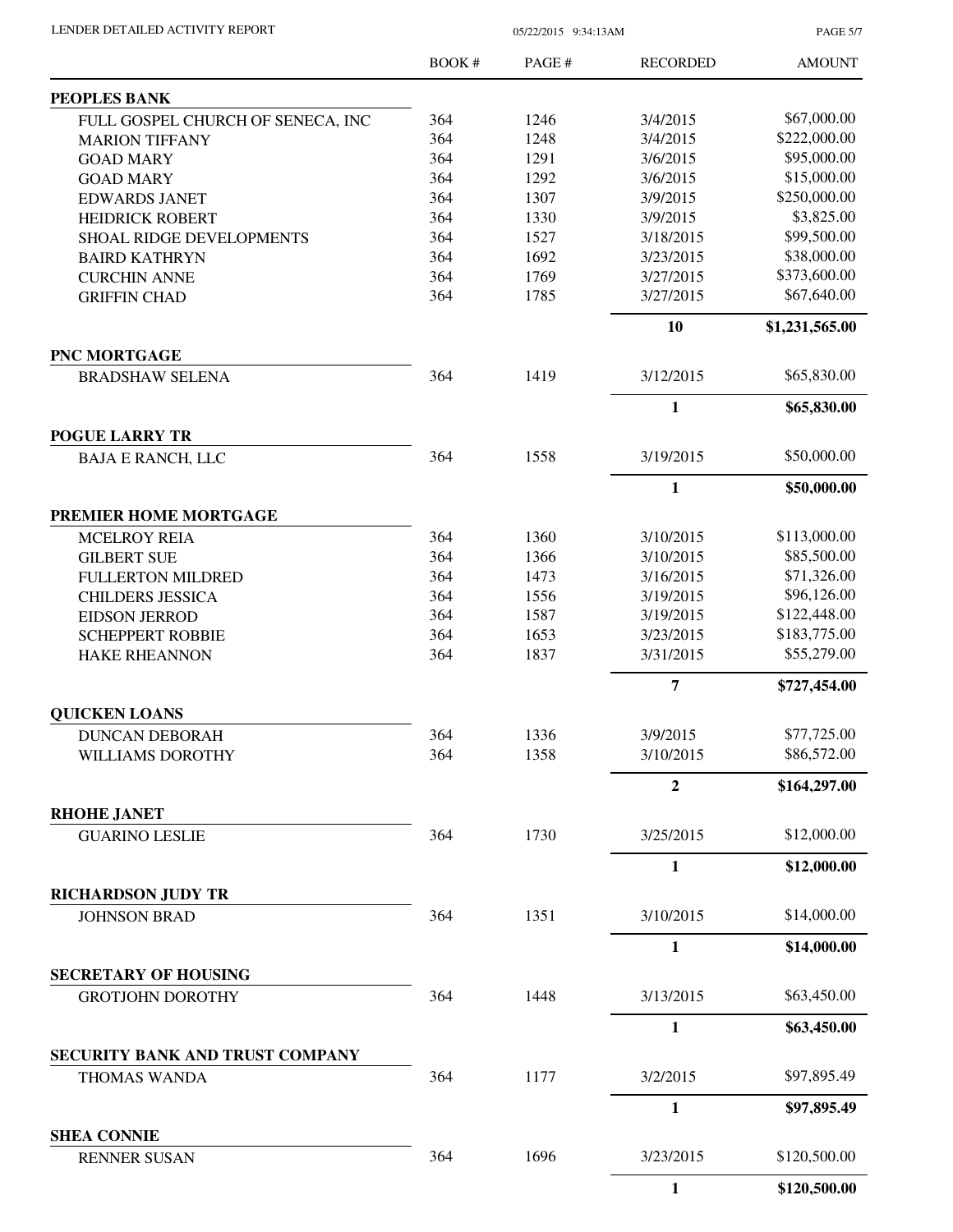LENDER DETAILED ACTIVITY REPORT 05/22/2015 9:34:13AM

PAGE 6/7

|                                              | BOOK#      | PAGE#        | <b>RECORDED</b>      | <b>AMOUNT</b>  |
|----------------------------------------------|------------|--------------|----------------------|----------------|
| <b>SHEA DANIEL</b>                           |            |              |                      |                |
| <b>RENNER JAY</b>                            | 364        | 1696         | 3/23/2015            | \$120,500.00   |
|                                              |            |              | $\mathbf{1}$         | \$120,500.00   |
| <b>SIRVA MORTGAGE</b>                        |            |              |                      |                |
| <b>TORRETTA TERRY</b>                        | 364        | 1530         | 3/18/2015            | \$210,900.00   |
|                                              |            |              | $\mathbf{1}$         | \$210,900.00   |
| <b>SOUTHWEST MISSOURI BANK</b>               |            |              |                      | \$75,000.00    |
| <b>GOLLHOFER BARBARA</b>                     | 364<br>364 | 1169<br>1221 | 3/2/2015<br>3/4/2015 | \$204,000.00   |
| <b>HEISTEN RACHEL</b>                        | 364        | 1226         |                      | \$184,000.00   |
| <b>BICKNELL KAREN</b>                        | 364        |              | 3/4/2015             | \$161,600.00   |
| <b>BRADLEY REBECCA</b>                       |            | 1274         | 3/5/2015             | \$84,000.00    |
| <b>ERMAN ROBERT</b>                          | 364        | 1334         | 3/9/2015             |                |
| <b>LAFFERTY RACHEL</b>                       | 364        | 1332         | 3/9/2015             | \$10,000.00    |
| <b>COUNTRY CARE PROPERTIES LLC</b>           | 364        | 1356         | 3/10/2015            | \$160,000.00   |
| WILTHOM, LLC                                 | 364        | 1444         | 3/13/2015            | \$60,000.00    |
| MOSER PROPERTIES, LLC                        | 364        | 1498         | 3/17/2015            | \$56,000.00    |
| PAYTON MARK                                  | 364        | 1543         | 3/18/2015            | \$98,000.00    |
| <b>OGDEN MARY</b>                            | 364        | 1570         | 3/19/2015            | \$52,000.00    |
| <b>WARD JAMIE</b>                            | 364        | 1676         | 3/23/2015            | \$39,000.00    |
| WILTHOM, LLC                                 | 364        | 1678         | 3/23/2015            | \$25,600.00    |
| <b>HAASE AMBER</b>                           | 364        | 1680         | 3/23/2015            | \$35,400.00    |
| <b>FRIEND RONALD</b>                         | 364        | 1681         | 3/23/2015            | \$100,000.00   |
| <b>HUBBARD ERICA</b>                         | 364        | 1707         | 3/25/2015            | \$123,215.00   |
| <b>AMIET BORYS</b>                           | 364        | 1715         | 3/25/2015            | \$175,000.00   |
| <b>LONG MISCHA</b>                           | 364        | 1821         | 3/30/2015            | \$190,000.00   |
| <b>SIMKIN JASON</b>                          | 364        | 1849         | 3/31/2015            | \$36,000.00    |
| PARMAN JEFFREY                               | 364        | 1850         | 3/31/2015            | \$41,500.00    |
| <b>DASPIT ALICE</b>                          | 364        | 1851         | 3/31/2015            | \$10,000.00    |
| <b>TINDER DONNA</b>                          | 364        | 1852         | 3/31/2015            | \$30,000.00    |
|                                              |            |              | 22                   | \$1,950,315.00 |
| <b>SOUTHWEST MSISOURI BANK</b>               |            |              |                      |                |
| THURMAN PAMELA                               | 364        | 1610         | 3/19/2015            | \$237,700.00   |
|                                              |            |              | $\mathbf{1}$         | \$237,700.00   |
| <b>STATE FARM BANK</b><br><b>DAVIS SARAH</b> | 364        | 1179         | 3/2/2015             | \$75,425.00    |
|                                              |            |              | 1                    | \$75,425.00    |
| <b>SWAFFAR FAMILY REVOCABLE LIVING TRUST</b> |            |              |                      |                |
| <b>WHITE DARCY</b>                           | 364        | 1271         | 3/5/2015             | \$75,000.00    |
|                                              |            |              | $\mathbf{1}$         | \$75,000.00    |
| <b>SWAFFAR ROBERT</b>                        |            |              |                      |                |
| WHITE MERRILL                                | 364        | 1271         | 3/5/2015             | \$75,000.00    |
|                                              |            |              | $\mathbf{1}$         | \$75,000.00    |
| <b>SWAFFAR SHEILA</b><br>WHITE MERRILL       | 364        | 1271         | 3/5/2015             | \$75,000.00    |
|                                              |            |              | $\mathbf{1}$         | \$75,000.00    |
|                                              |            |              |                      |                |